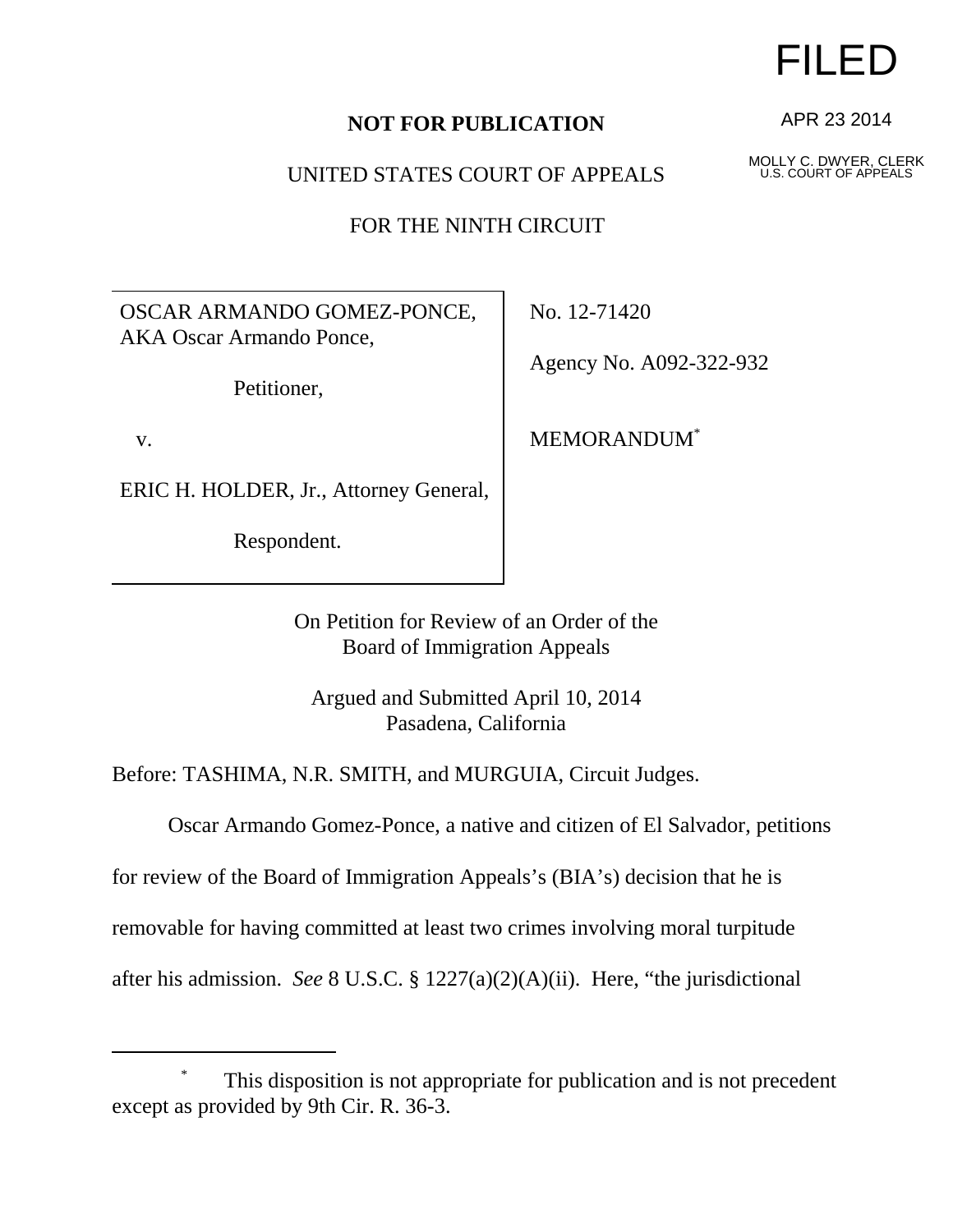question[s] and the merits collapse into one," and we have jurisdiction if we determine that Gomez-Ponce is not removable. *Aguilar-Turcios v. Holder*, 740 F.3d 1294, 1299 (9th Cir. 2014) (internal quotation marks omitted). We grant the petition and remand.

Gomez-Ponce, a lawful permanent resident, was convicted in 1993 of sexual battery by restraint in violation of California Penal Code section 243.4(a) and in 2011 of two counts of oral copulation with a minor in violation of California Penal Code section 288a(b)(1). The Government charged him as removable on the sole ground that he had committed two or more crimes involving moral turpitude after his admission, and the immigration judge sustained the charge of removability.

The BIA dismissed Gomez-Ponce's appeal. It first determined that Gomez-Ponce's conviction for sexual battery by restraint in violation of California Penal Code section  $243.4(a)$  is a crime involving moral turpitude.<sup>1</sup> The BIA then considered Gomez-Ponce's convictions under California Penal Code section 288a(b)(1), which states that, "[e]xcept as provided in Section 288, any person who participates in an act of oral copulation with another person who is under 18 years of age shall be punished by imprisonment in the state prison, or in a county jail for a period of not more than one year." The BIA concluded that oral

<sup>&</sup>lt;sup>1</sup> Gomez-Ponce does not challenge this holding in his petition for review.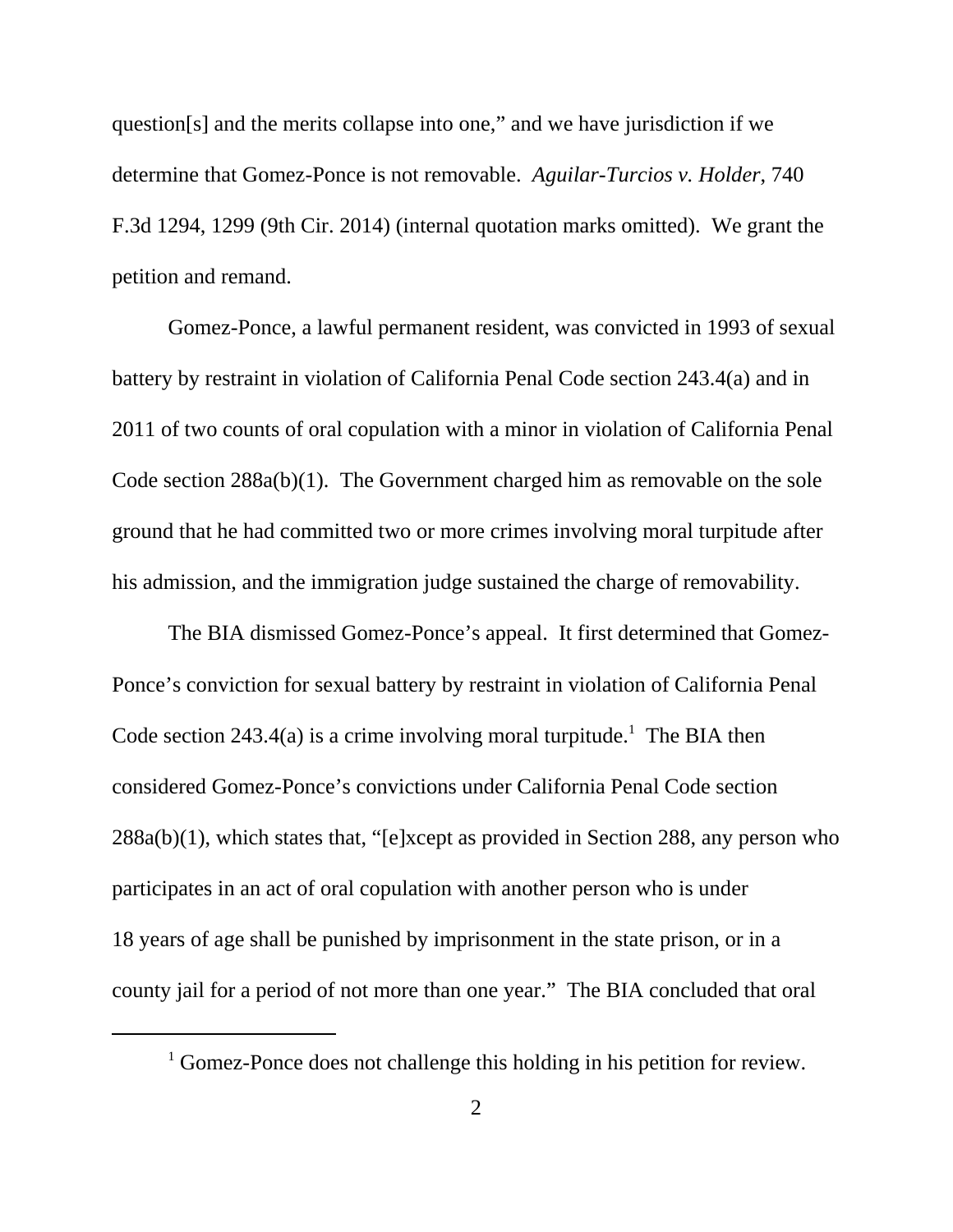copulation with a minor "is not categorically a crime involving moral turpitude because there is a realistic possibility that the statute of conviction would be applied to reach conduct that does not involve moral turpitude." Applying thenextant case law on the modified categorical approach, the BIA determined that Gomez-Ponce had indeed committed at least one crime involving moral turpitude in 2011. The BIA thus found Gomez-Ponce removable as charged and determined that he was ineligible for cancellation of removal.

A conviction under California Penal Code section 288a(b)(1) is not categorically a crime of moral turpitude. The statute lacks a scienter requirement as to the age of the victim and requires no minimum age gap between the perpetrator and victim. Moreover, the statute extends to conduct that is statutorily prohibited, not just conduct that is inherently wrong, as evidenced by the fact that most states set the age of sexual consent at 16. *See Estrada-Espinoza v. Mukasey*, 546 F.3d 1147, 1153 (9th Cir. 2008) (en banc); *see also Quintero-Salazar v. Keisler*, 506 F.3d 688, 693 (9th Cir. 2007) (noting that conduct that is "only statutorily prohibited, rather than inherently wrong . . . generally will not involve moral turpitude"). Accordingly, Gomez-Ponce's 2011 convictions are not categorically crimes involving moral turpitude.

3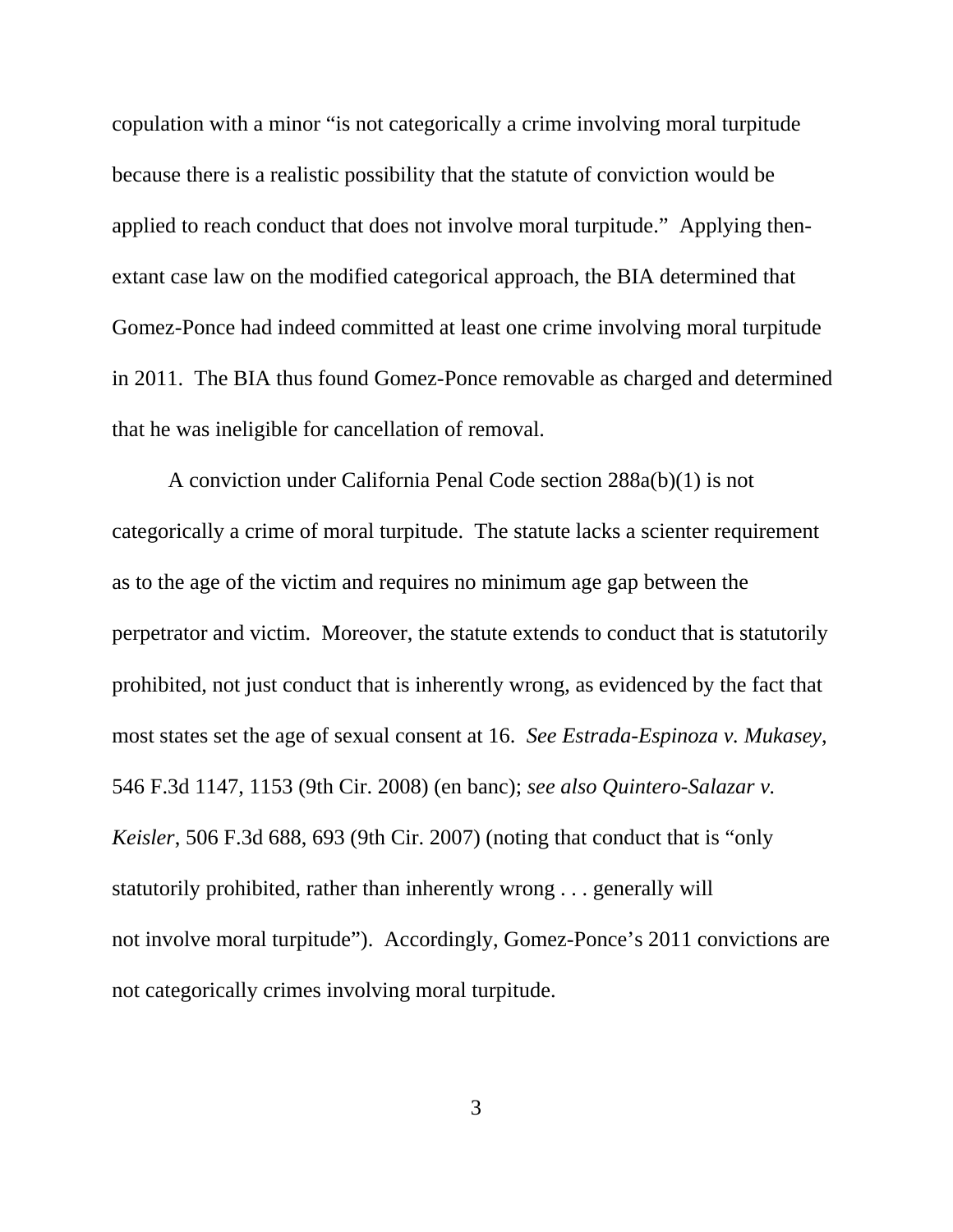We then consider whether California Penal Code section 288a(b)(1) is subject to the modified categorical approach.<sup>2</sup> Descamps instructs that the modified categorical approach may only be applied when a statute "list[s] potential offense elements in the alternative, [thereby] render[ing] opaque which element played a part in the defendant's conviction." *Descamps v. United States*, \_\_ U.S. \_\_, 133 S. Ct. 2276, 2283 (2013). California Penal Code section 288a(b)(1) has "a single, indivisible set of elements," *id.* at 2282, and thus it is not subject to the modified categorical approach. Accordingly, "the inquiry is over." *Id.* at 2286. Gomez-Ponce's convictions under California Penal Code section 288a(b)(1) are not crimes involving moral turpitude, and the BIA erred in deeming Gomez-Ponce removable for having committed two or more crimes involving moral turpitude after admission.3

The Government requests that we remand this case to the BIA so that the BIA can determine in the first instance the effect of *Descamps* and other recent

 $2^2$  Gomez-Ponce made the BIA aware that he was disputing the immigration judge's application of the modified categorical approach to his convictions, and the BIA considered the issue on the merits. We thus reject the Government's argument that Gomez-Ponce failed to exhaust his claims. *See Ren v. Holder*, 648 F.3d 1079, 1083 (9th Cir. 2011); *Abebe v. Gonzales*, 432 F.3d 1037, 1041 (9th Cir. 2005) (en banc).

<sup>&</sup>lt;sup>3</sup> Because we conclude that Gomez-Ponce is not removable as charged, we need not address whether he is eligible for cancellation of removal.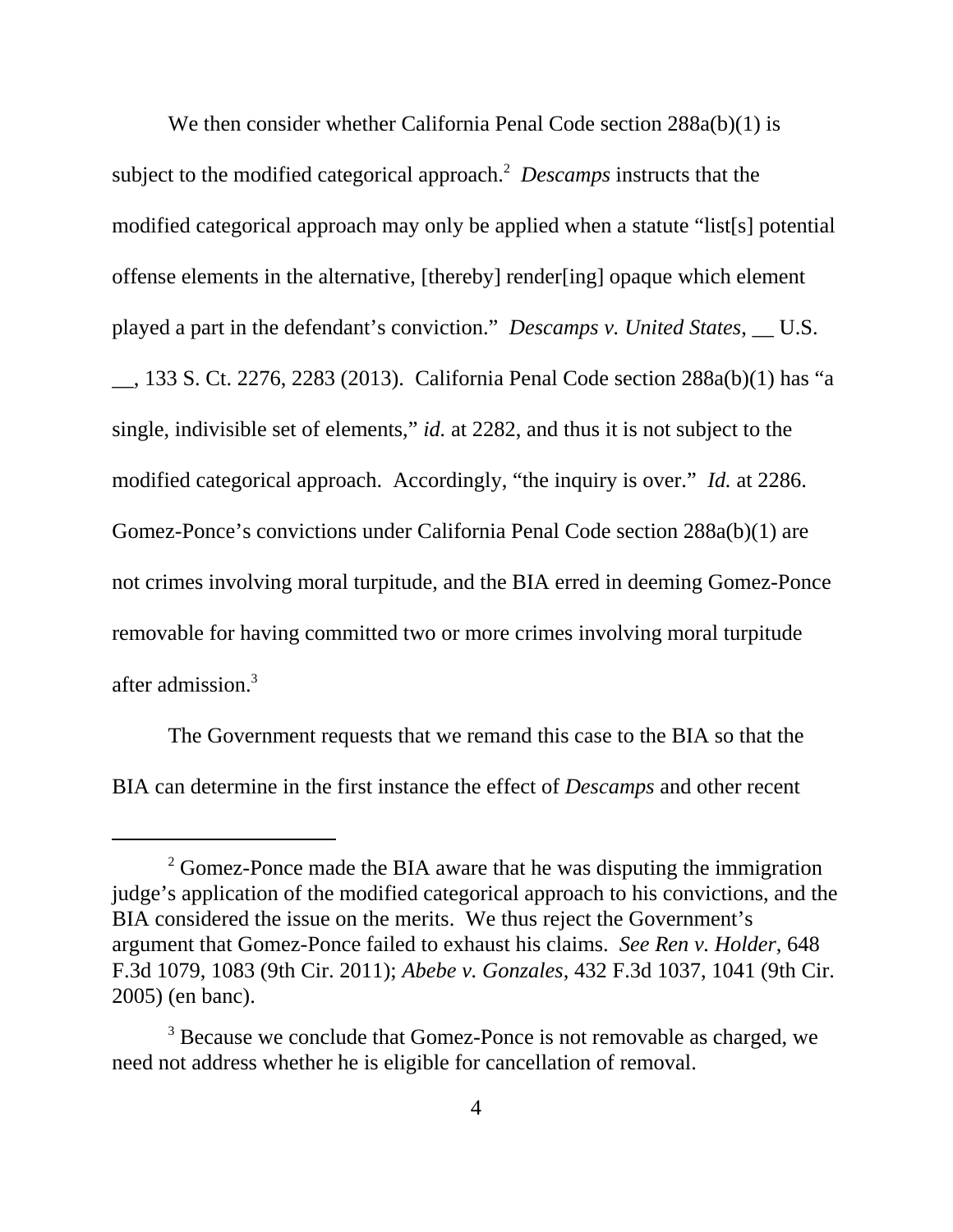precedent on Gomez-Ponce's case. First, however, we have already applied *Descamps* multiple times in the immigration context; we therefore follow suit here. *See Coronado v. Holder*, \_\_ F.3d \_\_, 2014 WL 983621, \*1 (9th Cir. Mar. 14, 2014); *Aguilar-Turcios*, 740 F.3d at 1301-02; *see also Moncrieffe v. Holder*, \_\_ U.S. \_\_, 133 S. Ct. 1678, 1684-85 (2013) (applying the categorical approach in the immigration setting). Second, the BIA has already determined that California Penal Code section 288a(b)(1) is not categorically a crime involving moral turpitude. Given these two considerations, remand is unnecessary for a renewed application of the modified categorical approach–a purely legal issue on which the BIA does not have particular expertise. *See Fernandez-Ruiz v. Gonzales*, 466 F.3d 1121, 1132-34 (9th Cir. 2006) (en banc); *Garcia-Lopez v. Ashcroft*, 334 F.3d 840, 843 (9th Cir. 2003), *overruled on other grounds by Ceron v. Holder*, \_\_ F.3d \_\_, 2014 WL 1274096 (9th Cir. Mar. 31, 2014) (en banc).

Accordingly, we grant Gomez-Ponce's petition and remand to the BIA with instructions to vacate the removal order against Gomez-Ponce. *See Aguilar-Turcios*, 740 F.3d at 1302; *see also Al Mutarreb v. Holder*, 561 F.3d 1023, 1029 (9th Cir. 2009) ("Whatever the grounds on which Al Mutarreb *might* have been found removable, only one was charged. We have no power to affirm the BIA on a ground never charged by the [Government] or found by the IJ.").